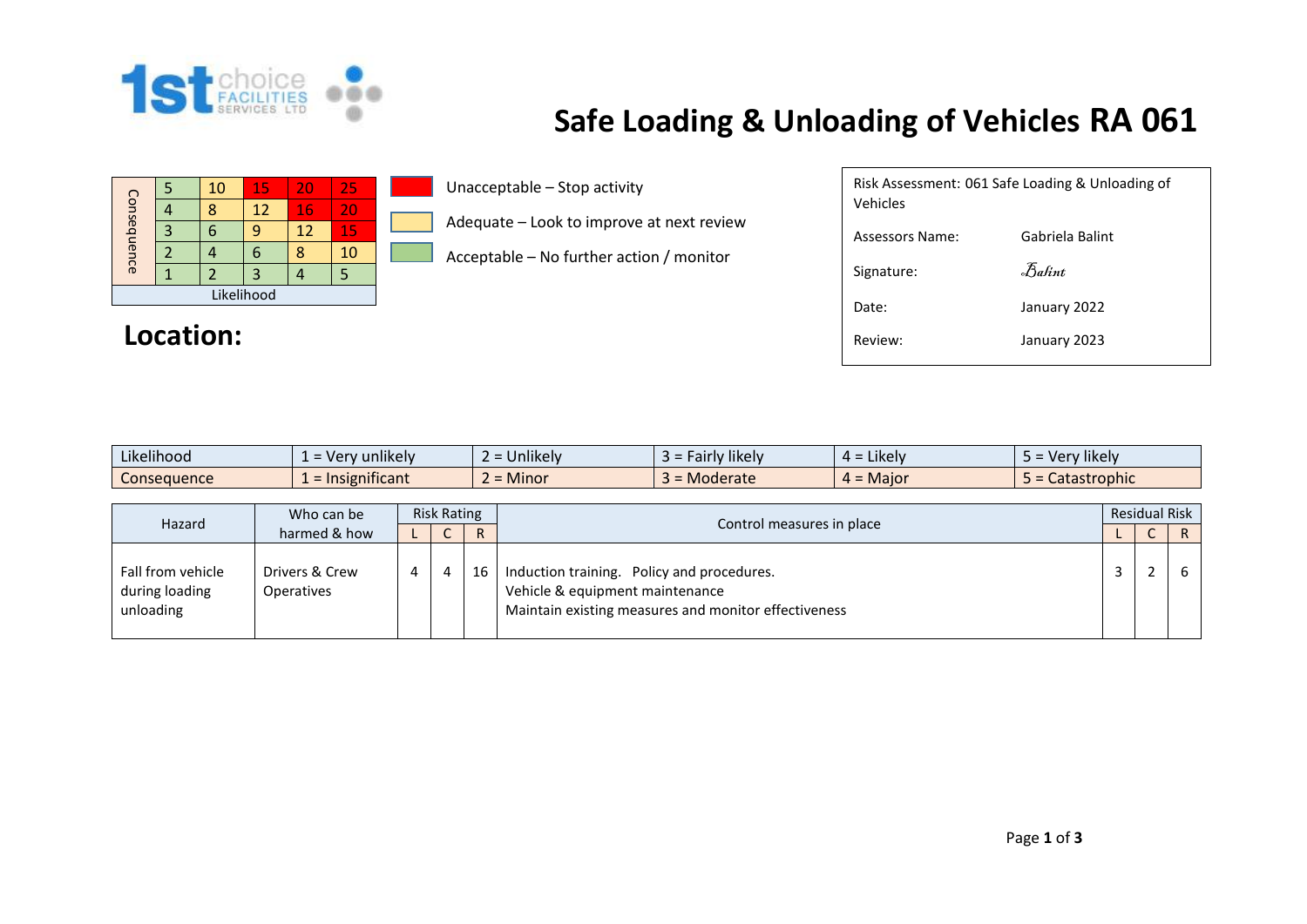

## **Safe Loading & Unloading of Vehicles RA 061**

| Hazard                                                                        | Who can be                   |   | <b>Risk Rating</b> |              | Control measures in place                                                                                                          |   | <b>Residual Risk</b> |    |
|-------------------------------------------------------------------------------|------------------------------|---|--------------------|--------------|------------------------------------------------------------------------------------------------------------------------------------|---|----------------------|----|
| harmed & how                                                                  |                              |   | $\sqrt{2}$<br>U    | $\mathsf{R}$ |                                                                                                                                    |   | $\mathsf{C}$         | R. |
| Load shifting within<br>vehicle causing<br>injury or making<br>vehicle unsafe | Drivers & Crew<br>Operatives | 5 | 4                  | 20           | Minimal loads carried. Securing straps.<br>Vehicle & equipment maintenance<br>Maintain existing measures and monitor effectiveness | 4 | 3                    | 12 |

| Who can be<br>Hazard      |                              |   | <b>Risk Rating</b> |              |                                                                                                                                 |                | <b>Residual Risk</b> |   |  |
|---------------------------|------------------------------|---|--------------------|--------------|---------------------------------------------------------------------------------------------------------------------------------|----------------|----------------------|---|--|
|                           | harmed & how                 |   | ∽<br>U             | $\mathsf{R}$ | Control measures in place                                                                                                       |                | $\sqrt{2}$<br>U      | R |  |
| Manual handling<br>injury | Drivers & Crew<br>Operatives | 3 | 3                  | 9            | Induction training. Policy and procedures.<br>Manual handling equipment<br>Maintain existing measures and monitor effectiveness | $\overline{3}$ | 2                    | b |  |